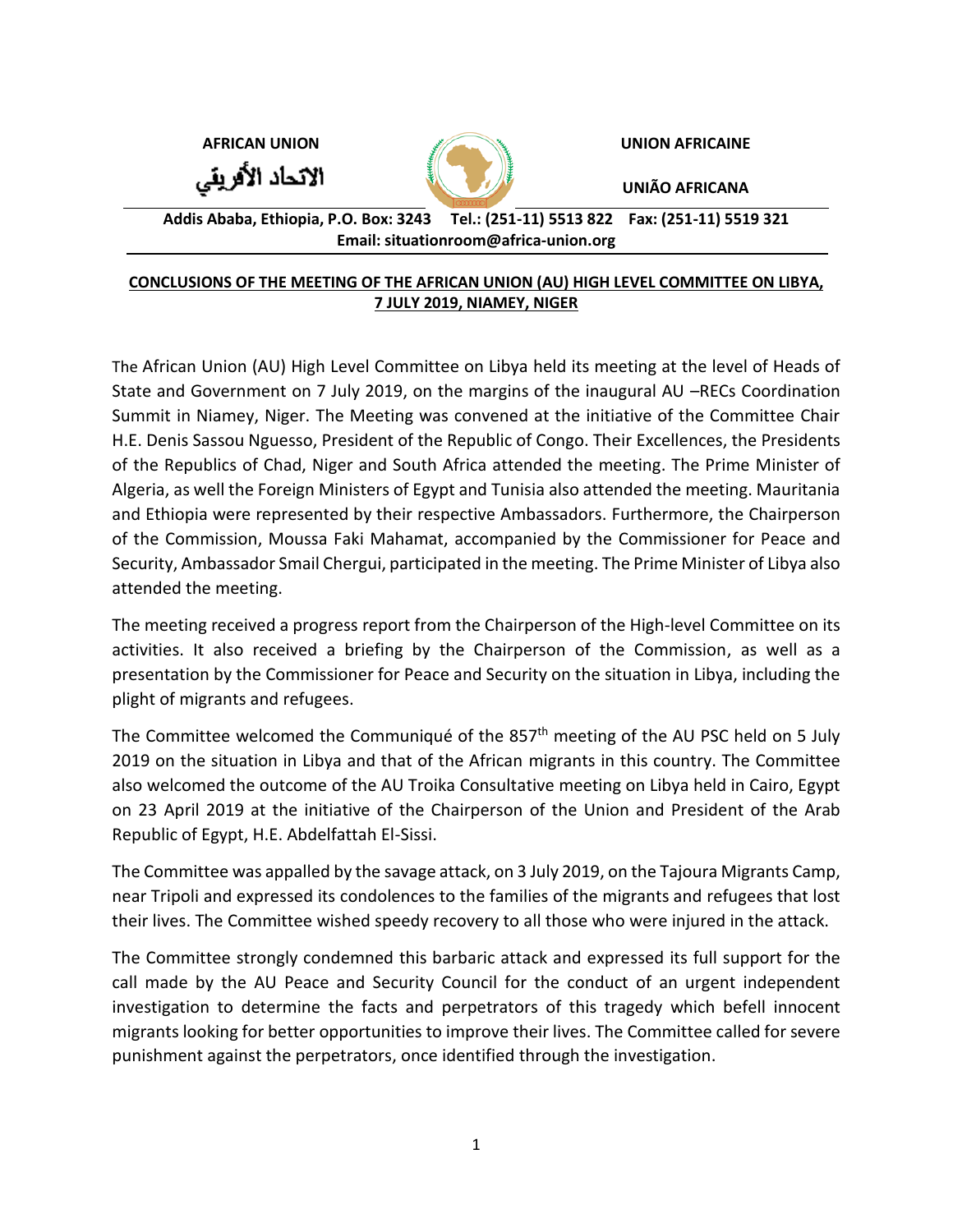During its deliberations, the Committee undertook an evaluation of the implementation of its Roadmap for support to the peace efforts in Libya. This Roadmap was endorsed by the  $31<sup>st</sup>$ Ordinary session of the Assembly of the Union held in Addis Ababa in February 2019. In doing so, the Committee identified additional steps to be taken to promote a durable solution to the prevailing situation in Libya.

The Committee further expressed concern that, owing to the weakened condition of state institutions since the tragic event of 2011, Libya has been caused to become a safe haven for terrorism and extremist groups, mercenaries, criminals, drug and human traffickers and illegal suppliers of arms, as well as unregulated migration. It therefore stressed that the search for a solution to a crisis in Libya should first and foremost be focused on the revitalization of the Libyan state and its institutions, which will enable the country to confront the prevailing multiple challenges.

The Committee expressed its solidarity with the people of Libya and once more appealed to the Libyan stakeholders to place the national interest of their country above all other interests. In this spirit, the Committee encouraged the Libyans to engage in a genuine dialogue, which will allow them to overcome their differences and achieve the necessary consensus towards restoring durable peace, security, stability and harmony in Libya. In this context, the Committee reiterated that there cannot be a military solution to the crisis in Libya and underlined the imperative for a political approach to the crisis.

The Committee reiterated the centrality of the African Union with the support of the United Nations in the search for a durable solution to the crisis in Libya. It further appealed to the Libyan stakeholders to create a conducive environment for promoting dialogue and national reconciliation with the support of the Peace and Security Council, the AU, and the neighboring countries.

The Committee reaffirmed the imperative for all to respect the unity, sovereignty and territorial integrity of Libya. In this respect, the Committee expressed its deep concern over the persistent external interferences in the internal affairs of Libya, motivated by selfish interests, which continue to undermine the efforts to put in place a permanent and unconditional ceasefire, as a necessary condition for dialogue and inclusive solution, owned and led by the Libyans themselves. It aligned itself with the posture taken by the PSC at its 857<sup>th</sup> meeting held on 5 July 2019 on the situation in Libya and the plight of migrants to proceed to naming and shaming those involved in interfering in the internal affairs of Libya.

The Committee supported the call of the AU Peace and Security Council to the UN Security Council to play its role, as provided for in Chapter VII of the UN Charter, in contributing effectively and more proactively to finding a lasting solution to the crisis in Libya which is the consequence of the events of 2011 with the bombardment of Libya.